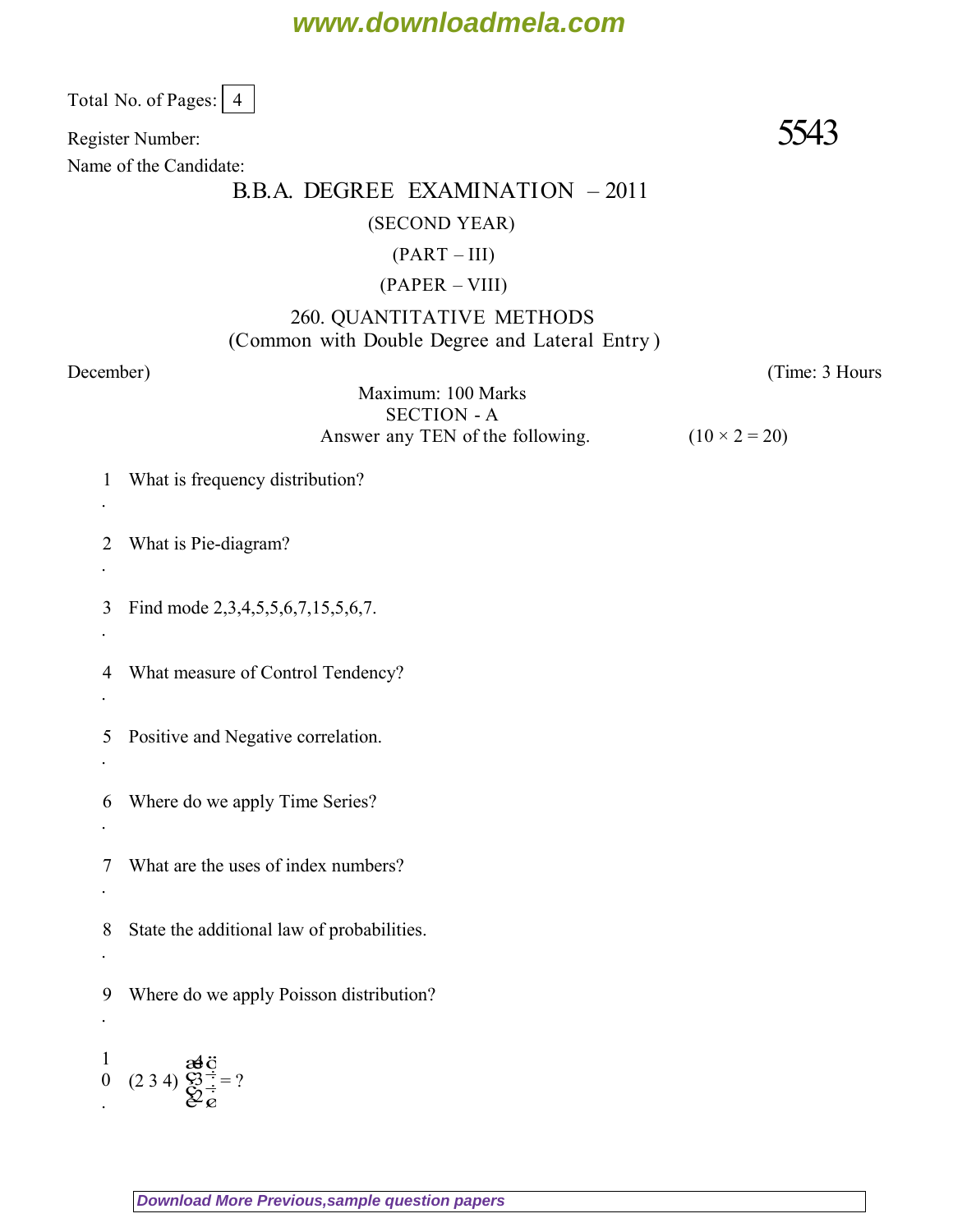2

1 1 What is an universal set?

.

2 .

3 .

4 .

1 What is the use of Venn diagram.

### SECTION - B Answer any FOUR questions.  $(4 \times 10 = 40)$

1 Explain the application of statistics in business.

1 Explain the various components of time series with suitable examples.

1 Calculate the quartile deviation and coefficient of quartile deviation from the following data:

| ت | Age in years                                          |  | 20   30   40   50   60   70   80 |  |  |
|---|-------------------------------------------------------|--|----------------------------------|--|--|
|   | Number of Members   7   71   142   163   145   64   4 |  |                                  |  |  |

1 In a large consignment of electric bulbs, 10% are defective. A random sample of 30 taken for

6 inspection. Find the probability that

. (i) All are good bulbs. (ii) At most there are three defective bulbs. (iii) Exactly there are three defective bulbs.

1 Two Appraisers rank the ten competitors as follows:

7 .

| $A$ ppraisc      |     |   | -<br>ັ |   | $\tilde{\phantom{a}}$ |   |   |   |  |
|------------------|-----|---|--------|---|-----------------------|---|---|---|--|
| SPT<br>Appraiser | . — | ັ | u      | ັ |                       | ∸ | - | ╰ |  |

Use the rank correlation coefficient and find out what degree of agreement is there between the referees.

**[Download More Previous,sample question papers](http://downloadmela.com/pages/previouspapers/previouspapers.html)**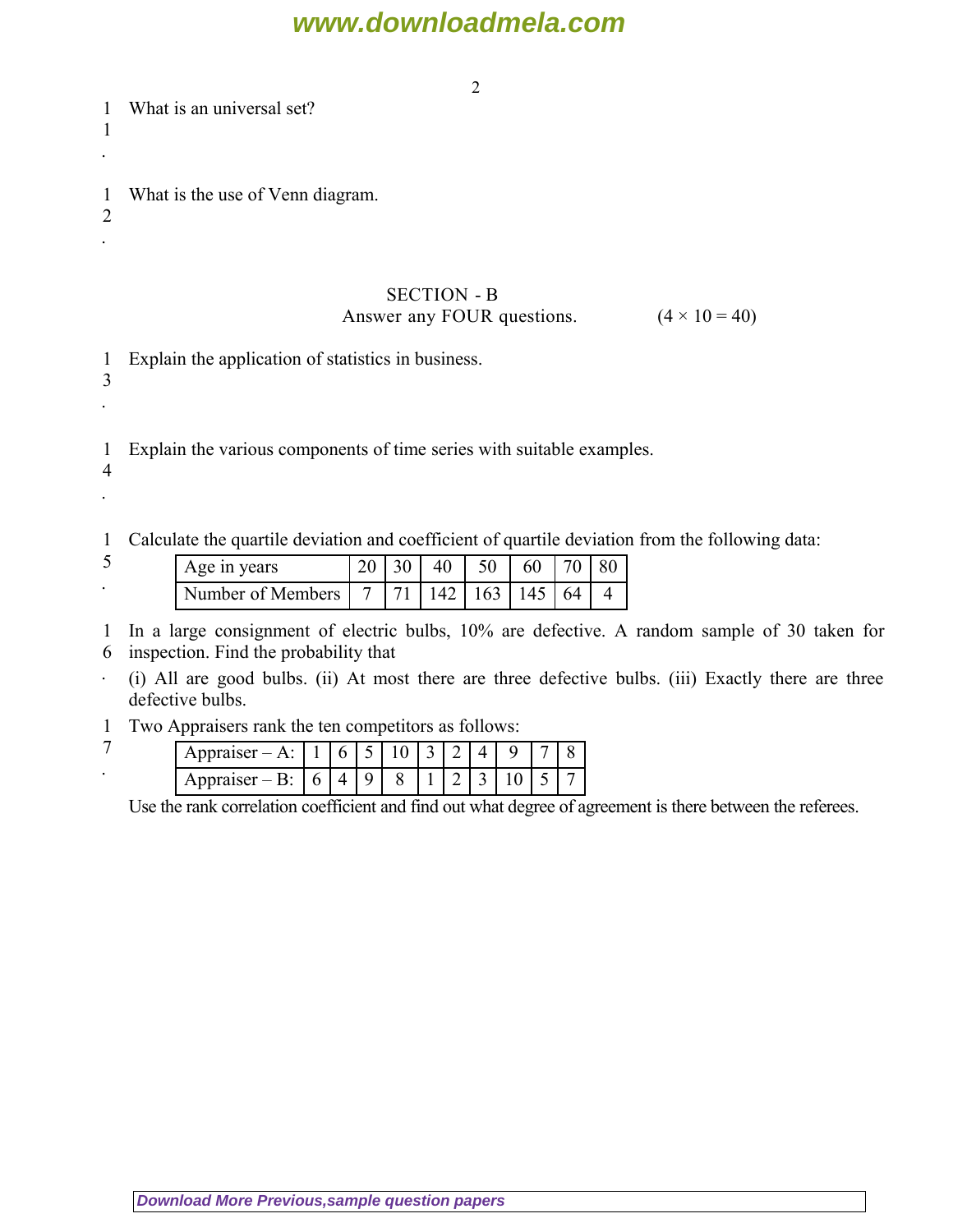3

- Commodity 2002 2003 Price  $\sqrt{\text{Qty}}$ . Price  $\sqrt{\text{Qty}}$ . A | 10 | 6 | 15 | 5 B | 12 | 10 | 15 | 10  $C \begin{array}{|c|c|c|c|c|c|c|c|} \hline \end{array}$  18  $\begin{array}{|c|c|c|c|c|c|} \hline \end{array}$  5  $\begin{array}{|c|c|c|c|c|} \hline \end{array}$  27  $\begin{array}{|c|c|c|c|c|} \hline \end{array}$ D  $8 \mid 5 \mid 12 \mid 4$ E | 15 | 8 | 22 | 12
- 1 Calculate Index from the following data: 8

### SECTION - C Answer any TWO questions.  $(2 \times 20 = 40)$

1 Calculate the mean, median and mode for the following data:

| Profit (Rs. Lakhs) $\vert 0 - 10 \vert 10 - 20 \vert 20 - 30 \vert 30 - 40 \vert 40 - 50 \vert 50 - 60$ |  |  |  |
|---------------------------------------------------------------------------------------------------------|--|--|--|
| Number of Shops                                                                                         |  |  |  |

2 Explain the different types of sampling techniques with examples.

0 .

.

- 2 A committee consists of people is to be appointed. There are 3 officers in production department, 4
- 1 officers in the purchase department, 2 officer from finance department and 1 advertisement
- . department. Find the probability of forming the committee in the following manner:
	- (i) There must be one from each category.
	- (ii) The advertisement person must be in the committee.
	- (iii) It should have atleast one from the purchase department.
- 2 Solve the following system of linear equation by matrix inverse method:
- 2

.

.

.

 $2x + y + 3z = 18$  $x + 2y + 3z = 14$ 

$$
3x + 4y + z = 16
$$

### $jkpH$ hf;fk;  $gF$ jp - m VnjDk; gj;J tpdhf;fSf;F RUf;fkhf tpilasp .  $(10 \times 2 = 20)$

1 miybaz; guty; vd;gJ vd;d?

2 ig-tiuglk; vd;why; vd;d?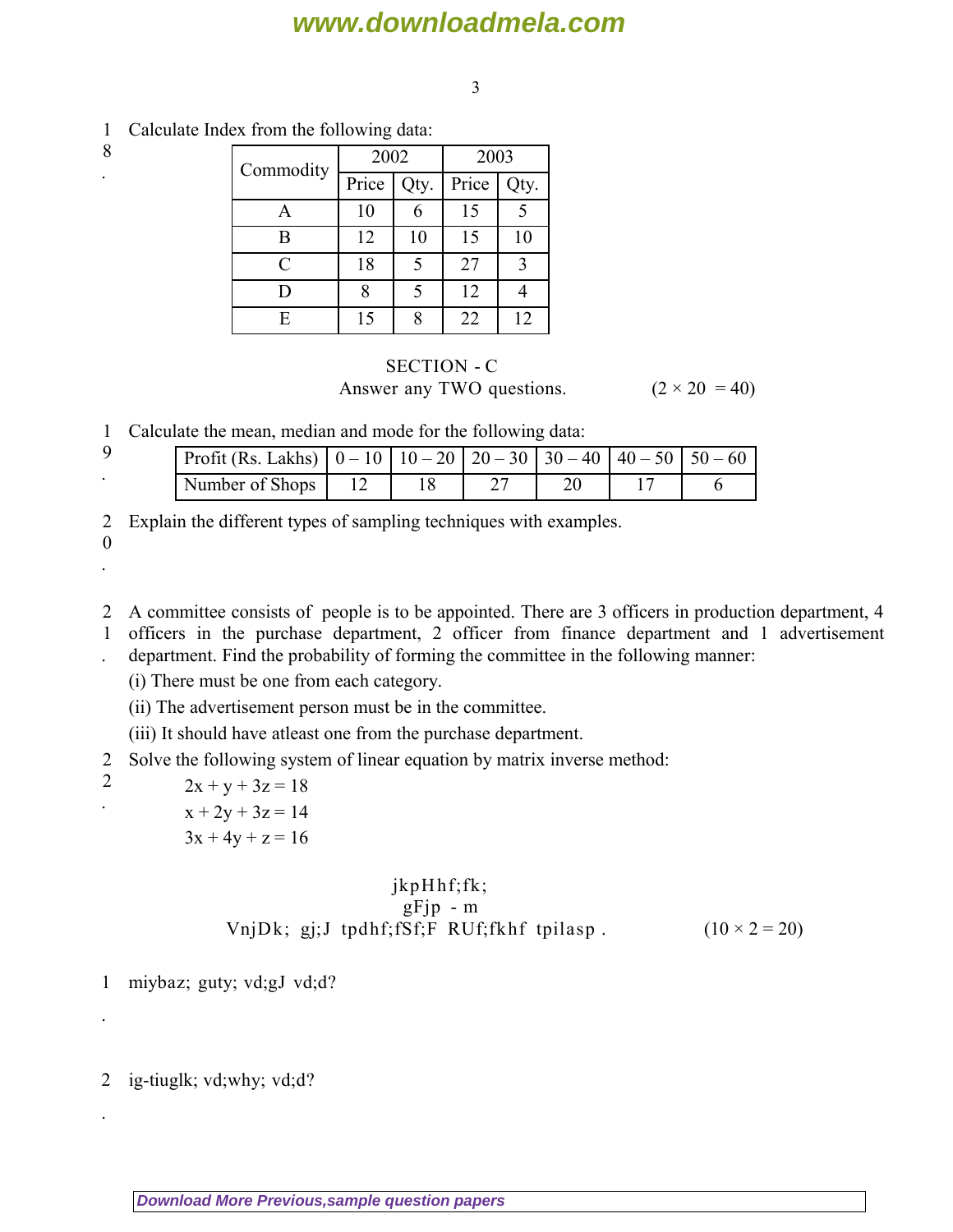4

3 Kfl;lisfis fz;Lgpo 2/3/4/5/5/6/7/15/5/6/7.

4 ika epiy nghf;F vd;why; vd;d?

.

.

.

.

.

.

.

5 neh; kw;Wk; vjph; bjhlh;g[ nghf;F bfGtpd; ntWghL vd;d?

6 fhyk;rhh; bjhlh;thpir v';F gad;gLj;jyhk;?

7 FwpaPl;L vz;fspd; gad;fs; ahit?

8 epfH;jftpd; Tl;ly; njhw;wj;ij vGJf.

9 gha;rd; gutiy v';F gad;gLj;jyhk;?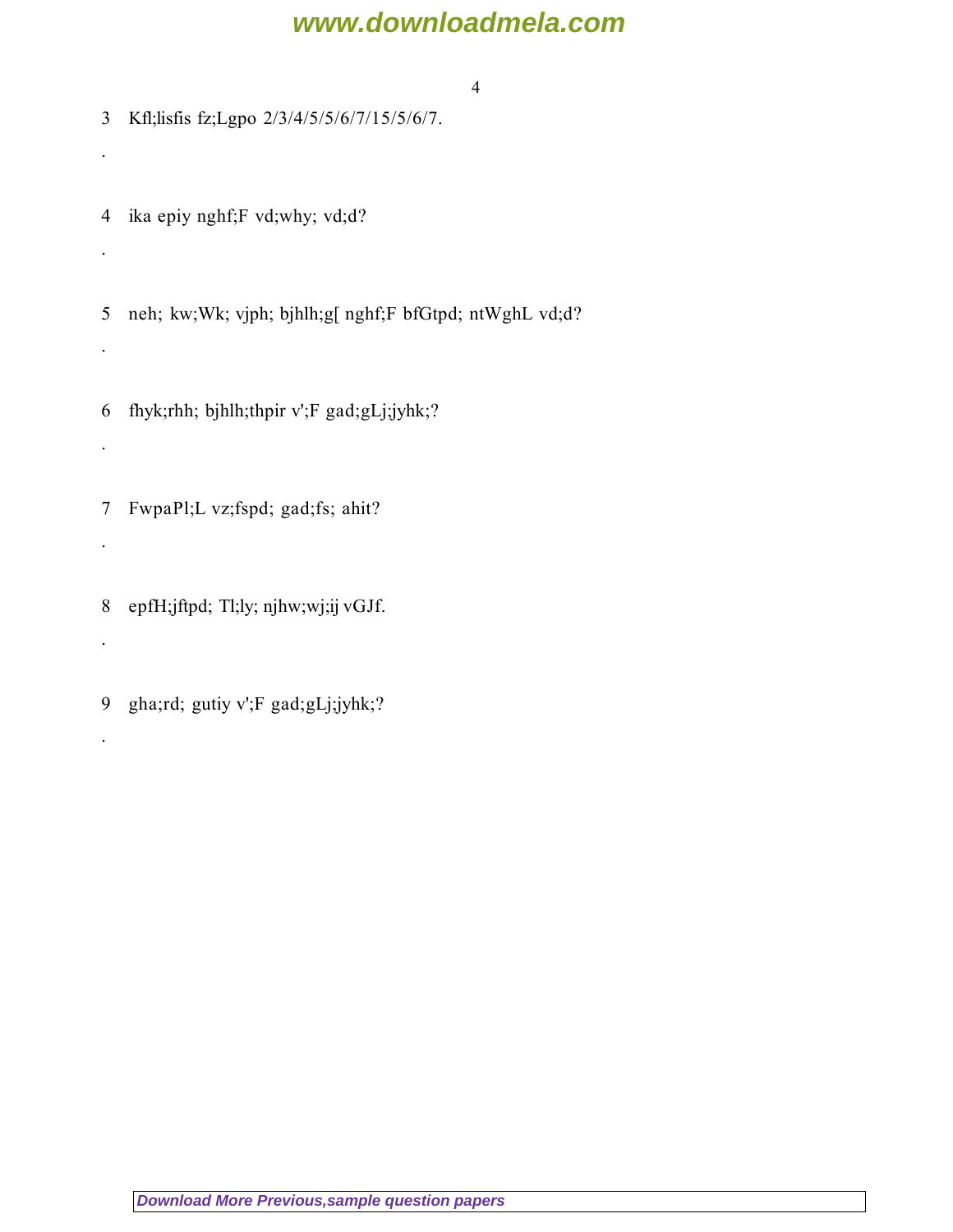5

|                                | $\frac{1}{0}$ (2 3 4) $\frac{\text{ad}\ddot{\text{d}}}{\text{d}\text{d}x} = ?$ |                      |
|--------------------------------|--------------------------------------------------------------------------------|----------------------|
| $\bullet$                      |                                                                                |                      |
| $\mathbf{1}$<br>$\mathbf{1}$   | bghJf;nfhit (Unviersal Set) vd;gJ vd;d?                                        |                      |
|                                |                                                                                |                      |
| $\mathbf{1}$<br>$\overline{2}$ | btd; glj;jpd; gad;fs; ahit?                                                    |                      |
|                                |                                                                                |                      |
|                                | $gFjp - M$<br>VnjDk; ehd;F tpdhf;fSf;F tpilasp.                                | $(4 \times 10 = 40)$ |
| $\mathbf{1}$<br>3              | g[s;spapay; tzpfj;jpw;F vt;thW gad;gLfpwJ vd;gij tpsf;Ff.                      |                      |
|                                |                                                                                |                      |

1 fhyk;rhh; bjhlh;thpirapd; gy;ntW ,d';fis tpsf;Ff.

4

.

.

1 fPH;f;fhQk; g[s;sptpgu';fspd; fhy;ktpyf;fk; kw;Wk;/ fhy;k tpyf;f bfGitf; fzf;fpLf.

| ◡ | taJ $(tUI'; fspy; )$            | ററ             | 40 | 50  | 60  | $\neg$ |  |
|---|---------------------------------|----------------|----|-----|-----|--------|--|
|   | $\alpha$ cWg; gpdh; vz; zpf; if | $\overline{ }$ |    | 163 | 145 | 64     |  |

1 xU bghpa kpd;tpsf;Fj; bjhFjpapy; 10 rjtpfpj FiwghLs;sit mj;bjhFjpapy; ,Ue;J guty; Kiwapy; 30

6 kpd;tpsf;Ffs; vLf;fg;gl;L nrhjpf;fg;gLfpd;wd. Mjpy; fPH;fz;ltw;wpd; epfH;jftpidf; fz;Lgpo:

- (1) midj;J ey;y kpd;tpsf;Ffs;.
- (2) mjpfgl;rk; \_d;W FiwghLs;s tpsf;Ffs;.
- (3) rhpahf \_d;W FiwghLs;s tpsf;Ffs;.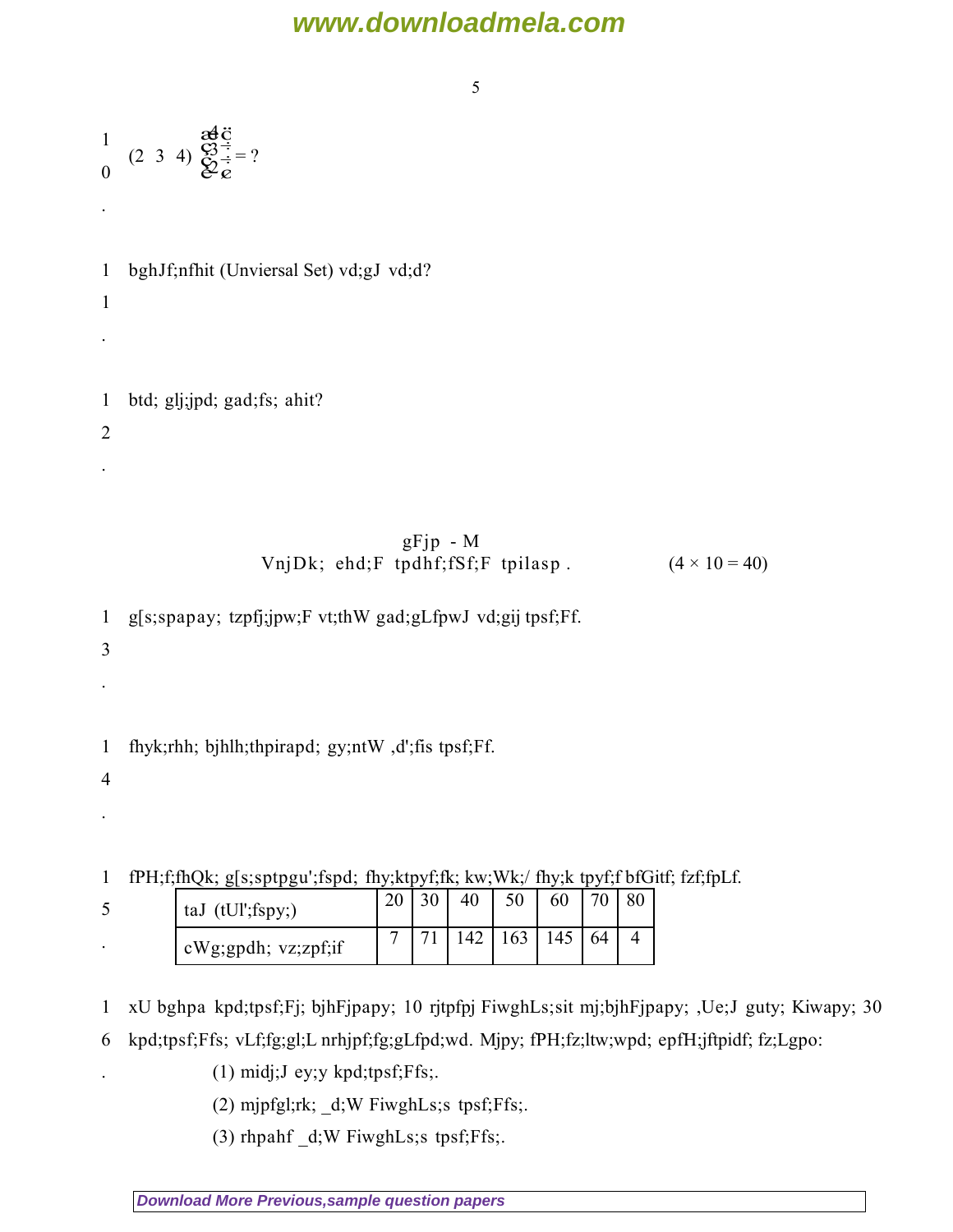6

- 1 xU gjtp cah;t[ nghl;oapy; ,uz;L kjpg;gPl;lhsh;fs; 10 nghl;oahsh;fSf;Fk; thpir Kiwapy; fPnH
- 7 bfhLf;fg;gl;Ls;sd:

| kjpg;gPl;lhsh;<br>$\sim$ |   |  |         | 3 | $\overline{c}$ |                   |  |  |
|--------------------------|---|--|---------|---|----------------|-------------------|--|--|
| kjpg;gPl;lhsh;<br>$\sim$ | O |  | $\circ$ |   | $\overline{2}$ | $\mathbf{\Omega}$ |  |  |

thpir xl;Lwt[f; bfGk Kiwiag; gad;gLj;jp ,uz;L eLth;fSf;Fk; cs;s xg;g[jy; Kiwg;ghl;ilf; fzf;fpL.

#### 1 FwpaPl;blz;izf; fPH;f;fz;l g[s;sp tptu';fSf;Ff; fzf;fpLf.

| ٠<br>I<br>i<br>۰.<br>×<br>۰. |  |
|------------------------------|--|
|                              |  |

.

.

|         | ັັ   | 2002 | 2003 |      |  |  |
|---------|------|------|------|------|--|--|
| bghUs;  | tpiy | mst[ | tpiy | mst[ |  |  |
| m       | 10   | 6    | 15   | 5    |  |  |
| M       | 12   | 10   | 15   | 10   |  |  |
| $\,$    | 18   | 5    | 27   | 3    |  |  |
| $\,<\,$ | 8    | 5    | 12   |      |  |  |
| c       | 15   | 8    | 22   | 12   |  |  |

 $gFjp - ,$ VnjDk; ,uz;L tpdhf;fSf;F tpilasp .  $(2 \times 20 = 40)$ 

1 fPH;f;fz;l g[s;sp tpgu';fSf;F Tl;Lr; ruhrhp/ ,ilepiyast[ kw;Wk; Kfl;lsitf; fzf;fpLf.

| ,yhgk; (%. ,yl;r';fs;) |  | $0-10$   $10-20$   $20-30$   $30-40$   $40-50$   $50-60$ |  |  |
|------------------------|--|----------------------------------------------------------|--|--|
| filfspd; vz;zpf;if     |  | ∼                                                        |  |  |